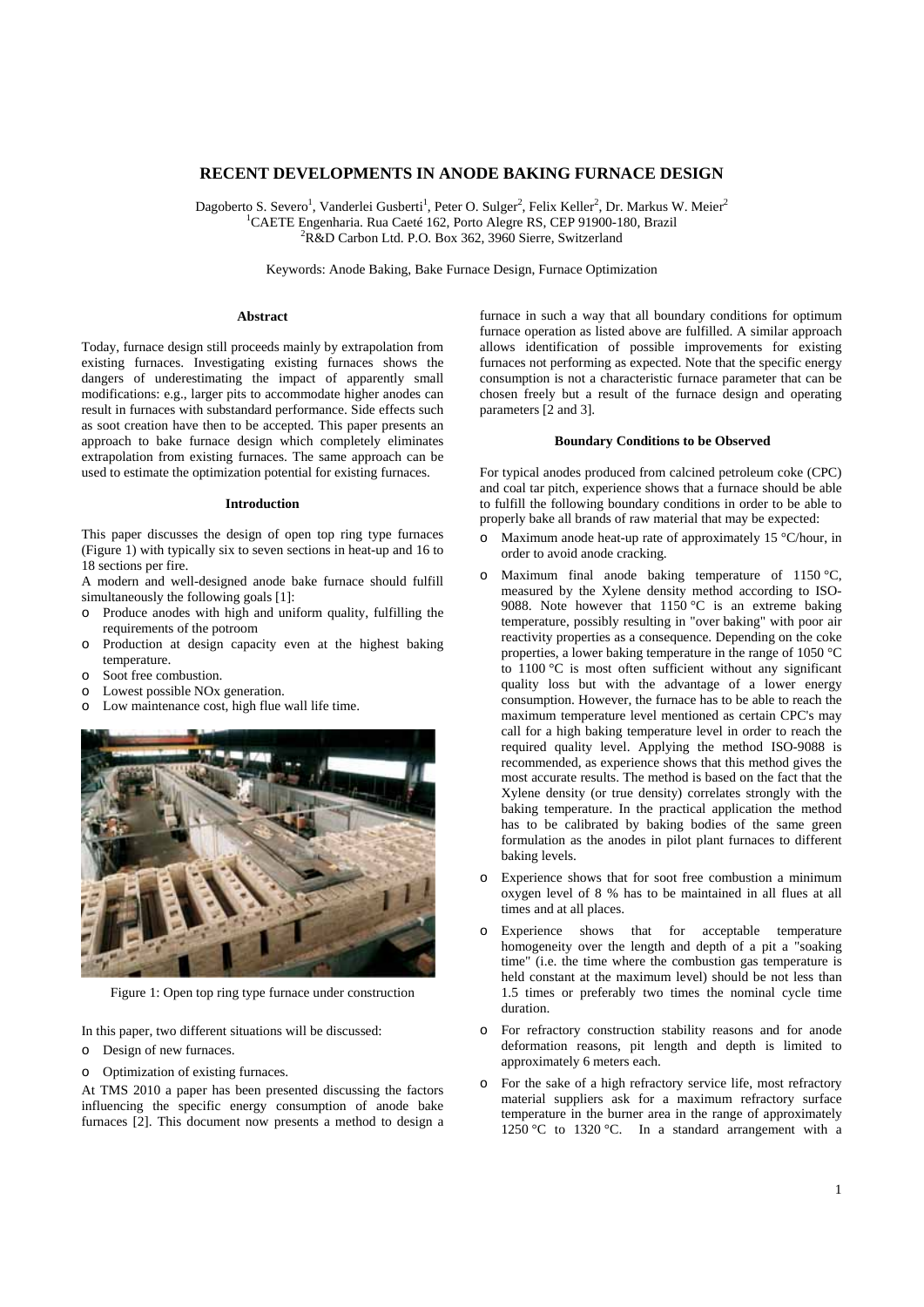thermocouple one baffle in front of a burner, a maximum refractory surface temperature of 1300 °C will typically be reached with a maximum combustion gas temperature somewhere in the range of 1150 °C to 1250 °C. Note that the acceptable refractory *surface* temperature is significantly lower than the maximum *service* temperature of the bricks applied as given in the data sheets. The maximum service temperature will typically be in the range of 1400 °C to 1500 °C.

o To keep the required ring main under pressure within reasonable limits, the under pressure in the flues in the first peephole just upstream of the exhaust manifold is typically limited to approximately 400 Pa.

From the customer, the following information has to be submitted:

- o Maximum and minimum output in tons per year, defining the shortest and longest cycle time to be considered. For a given furnace and anode load the output is a function of the cycle time only, with the highest output determined by the shortest cycle time.
- o Anode size, nominal and maximum. Experience shows that more often than not, the reduction plant will ask for longer and/or higher anodes. If this has not been taken into account when designing the furnace, experience shows that increasing the anode size will have a significant negative impact on pitch volatile matter combustion and on refractory maintenance cost.

#### **Proposed Furnace Design Approach**

Today, furnace design is all too often still done by extrapolating from existing furnaces, complemented by Computational Fluid Dynamics (CFD) calculations for the flue cavity design [4] among other aspects [5] and [6]. With a trend to higher anodes and thus wider pits simply adapting existing designs may result in unsatisfactory furnace behavior. This document describes a new approach for the determination of all key dimensions required to design a new furnace. It is assumed that the anode size, the required output and the desired maximum anode baking temperature is all that is given as a "starting point" for the calculations aimed to design the furnace. Unfortunately, the number of variables is too high to calculate all possible combinations of key dimensions. Extensive test calculations on existing furnaces allowed to prove that the job could be massively simplified by:

- o Treating several variables as constants.
- o Determination of furnace parameters by iteration.

After years of development and validating the calculations on a significant number of anode bake furnaces with different designs, the approach can now be launched for application in the industry. Furthermore it could be proven that a simplified approach also allows an estimate of the optimization potential of existing furnaces.

#### Numerical Models Used

The numerical models used in this paper are a combination of a 3D detailed model (1 section) with a global (all sections) 2D mass and energy balance model.

The 3D model was presented in [4] using a computational commercial code. It is useful to study gas flow patterns, pressure drop and thermal insulation options, considering detailed geometry. Figure 2 and Figure 3 present examples of 3D

calculation results of fluid flow patterns, anode temperature distribution and gas temperature in the fire section.

The 2D global model was developed by CAETE to study the entire baking process simultaneously. Balance equations for heat transfer, species concentrations and pressure distribution are solved by a dedicated software, built up in a Fortran platform.

The anode baking furnace can be understood as a counter-flow heat and mass exchanger. The gases flow from the cooling sections to the preheating sections at a certain velocity determined by local pressure, temperature and infiltration conditions.



Figure 2: Gas flow streamlines and anode temperature distribution calculated by the 3D model



Figure 3: Temperature of the gas in the fire section showing gas natural flame inside the flue calculated by 3D model

The solids "flow" in a discrete step equal to 1 section per cycle time in the opposite direction of the gas flow. This model is inspired in the models presented R.T. Bui et al. [7] and R. Ouellet et. al [8], incorporating some improvements. The real transient effect of the fire and manifold movement is taken into account as the model is a true transient model inside each fire cycle and the fire movement occurs in a discrete way. The finite volume method is used for the evaluation of the balance equations.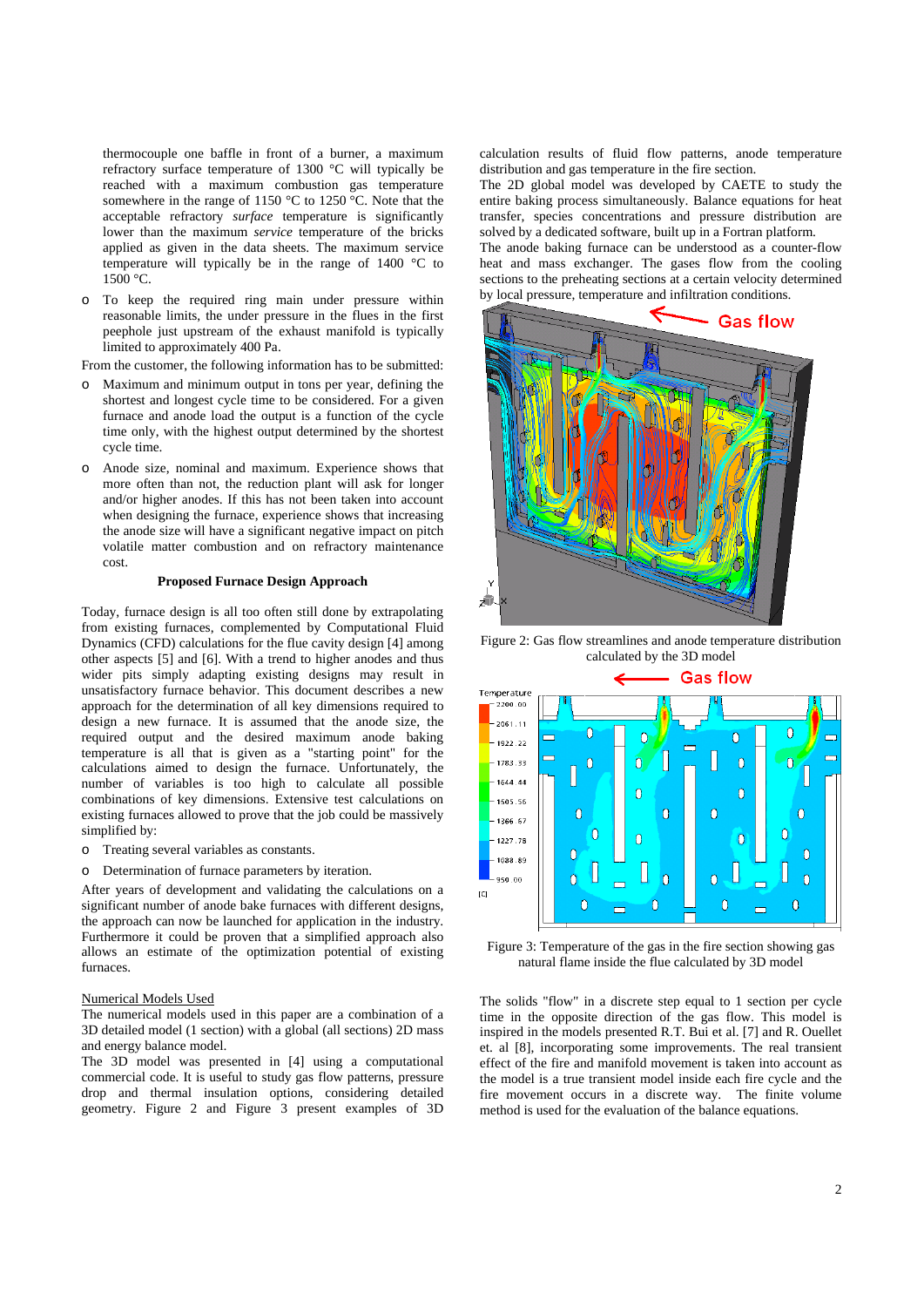The global model uses a 2-dimensional mesh representing a horizontal slice of the sections directly involved in the process (preheating, firing, cooling). Heat conduction inside the solids is calculated in 2D, but heat balance, oxygen concentration (and also  $CO<sub>2</sub>$ ,  $H<sub>2</sub>O$ ), inside the flue is evaluated in one-dimensional form, as it is considered that variations are small in the flue width direction. Heat losses to environment occur at furnace top, as well part of the heat is lost to the ground. These losses are taken into account in the modeling by imposing appropriate heat loss coefficients.

#### Treating Variables as Constants

Preliminary calculations have shown that a significant number of variables can be treated as constants, greatly reducing the number of alternatives to be considered. As an example, it can be shown that specific energy consumption decreases when increasing anode pack length (Figure 4) and height. Therefore, these variables are limited by the maximum allowable value compatible with refractory stability. The variable will thus be set to the limit given by the refractory restrictions.



Figure 4: Specific energy consumption in function of the anode pack length

Similar considerations are valid for parameters such as pit height, top packing material layer thickness, headwall thickness, maximum combustion gas temperature and maximum refractory surface temperature.

#### Furnace Dimensioning by Iteration

Within certain limits, the number of sections in heat-up and the number of pits per section can be varied. Typically, six to eight sections in heat-up with three to four sections equipped with burner bridges will be found. The number of sections in heat-up will have an impact on properties as, e.g. the specific energy consumption, the optimum flue cavity width and the required under pressure. Separate calculation runs will be required for different flue designs and flue cavity widths. As the amount of computer time per run is within reasonable limits, this approach is considered adequate.

In a first step it will be possible to identify the optimum configuration regarding the number of sections in heat-up, the required flue cavity width for a given flue design and the

necessary cycle time and soaking time for a given baking temperature.

In a second step, the availability of the draught required to produce soot free combustion under all circumstances is checked. The fuel consumption for this situation is also calculated. Soot free combustion is generally achieved if the oxygen concentration is 8 % or more in all heating sections at all times. A second calculation loop may be required, including the first step, if the oxygen check shows that the required minimum concentration cannot be achieved with an acceptable level of draught or if the fuel consumption is too high. Graphically, the calculation sequence is shown in Figure 5.





As an example, the significant impact of the baffle design and of flue cavity width on the minimum  $O<sub>2</sub>$  concentration in the flues for different under pressure levels has been calculated. Regarding baffle design, typically one of the two arrangements shown in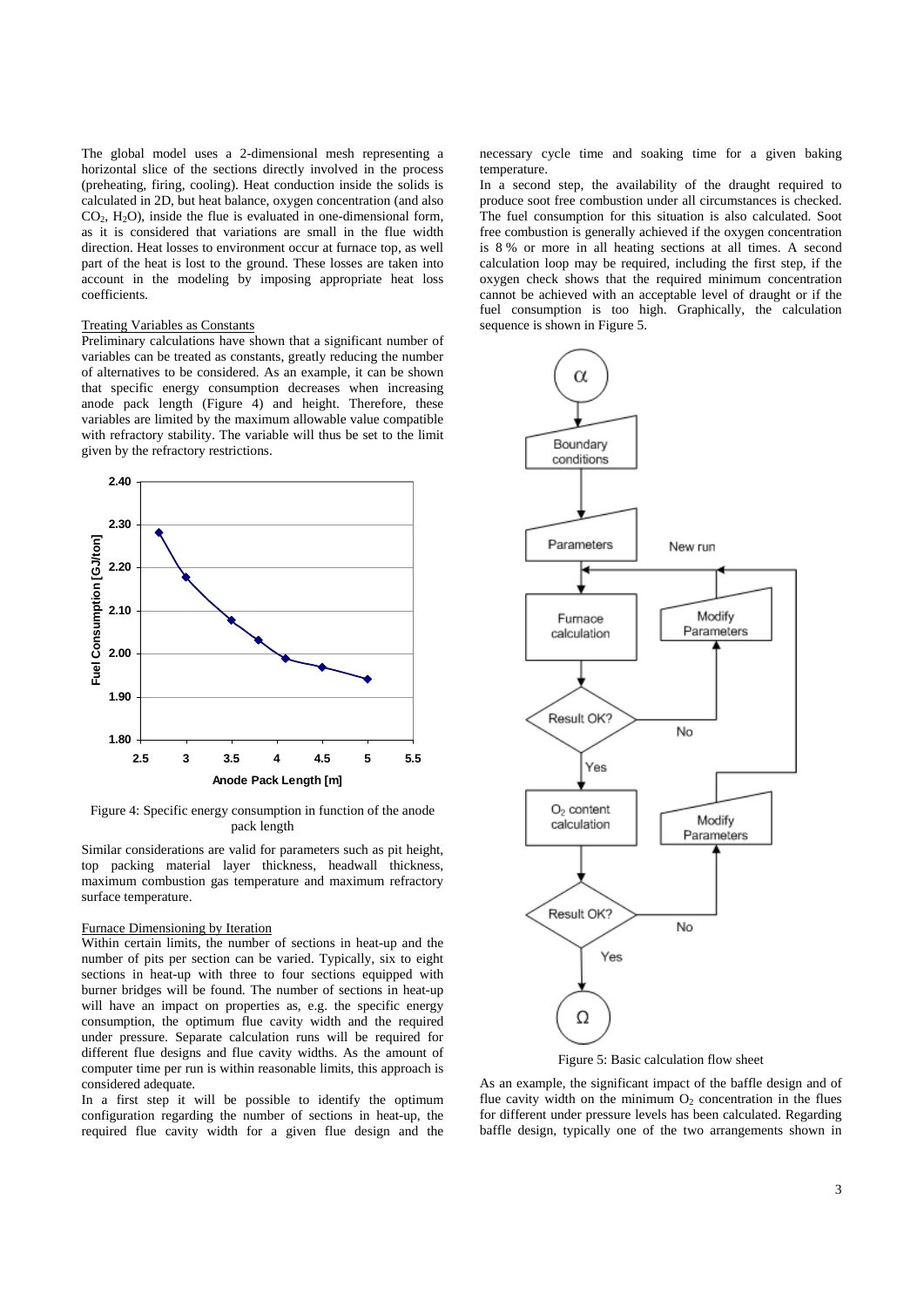Figure 6 will be found. In the design on the left side, at the first and third baffle an opening with the height of one brick (approximately 0.09 m) is arranged. In the design on the right side no such gap is provided. Figure 7 shows the impact of the baffle arrangements depicted in figure 6 on the gas flow pattern.



Figure 6: Typical baffle arrangements; left with gap on top of first and third baffle, right with closed baffles



Figure 7: Gas flow streamlines calculated for the baffle arrangements shown in figure 6

Figure 8 gives the resulting minimum  $O_2$  concentration for two different draught levels and for baffles with and without gap on top.



Figure 8: Minimum  $O_2$  content in function of the flue cavity width, the baffle construction and the draught applied

Depending on the furnace construction the  $O<sub>2</sub>$  concentration may vary heavily over the duration of the fire cycle. Figure 9 shows an example of the  $O<sub>2</sub>$  distribution over the total heat-up area and over the full cycle time in intervals of 6 hours, for a configuration with 6 sections in heat-up.

In the example shown in figure 9 the target flue gas temperature is reached at the end of the cycle time and in the section equipped with the back burner bridge only (i.e. between the points 5 and 6 on the x-axis). The extra energy required in this section is the reason for the steeply decreasing oxygen concentration. The fast rate of oxygen level decrease observed between the points 1 and 2 on the x-axis is a result of the combustion of pitch volatile matter released from the anodes. In the first section upstream of the exhaust manifold (i.e. between the points 0 and 1 on the x-axis) most often an increase of the oxygen concentration is observed, due to fresh air infiltration. If pitch volatile matter combustion is already observed in the section mentioned (typically in the last few hours before the fire change) a decreasing oxygen content may result, as depicted in the 24 hours line shown in figure 9. Similar calculation runs will be made for different combinations

of parameters until a satisfying combination has been found.



Figure 9: Oxygen concentration over heat-up area and one fire cycle, for a given baffle construction and draught level. Sections counted from the exhaust manifold

#### Impact of Higher Anodes on the Furnace Design

In the past, reasonable results regarding furnace behavior have been achieved by extrapolating the dimensions from existing furnaces. Such an approach is of course fast and cheap. There is however a significant risk of a pitfall. For example, in the last few years a trend to higher and higher anodes can be observed. In most furnaces the anodes are set in the pits with anode top and bottom facing the flue walls. In order to accommodate such anodes, the furnace design results in larger pits. Analysis of existing furnaces has shown that the impact of larger pits on the cycle time is often underestimated.

Figure 10 shows the massive impact of the pit width on the shortest possible cycle time required to reach a given anode temperature. In wider pits more time is needed by the heat wave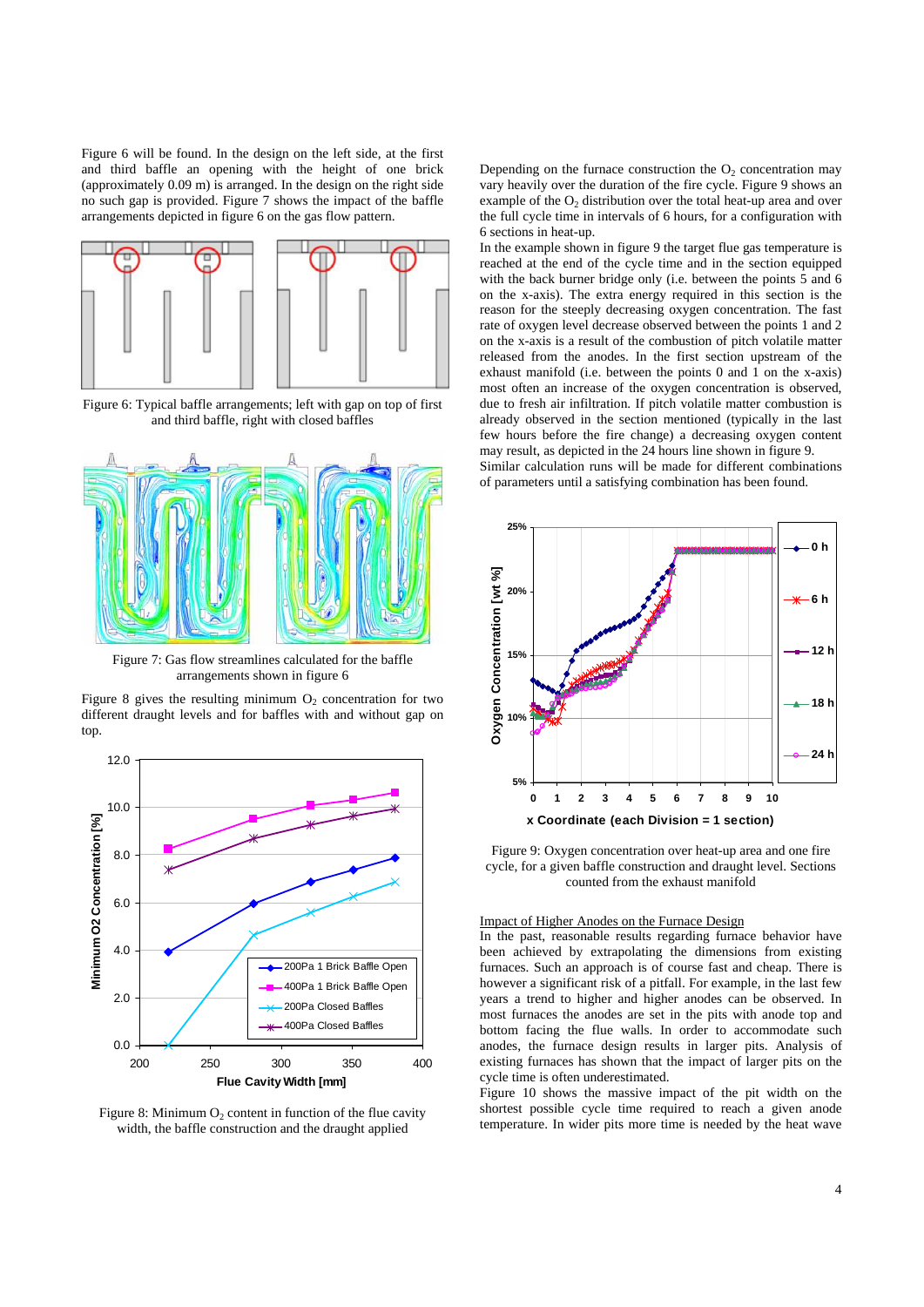to penetrate into the center plane of the pit. Increasing the cycle time is then the only option to reach the required baking level. Such an action has however as drawback a lower production as the furnace output is inversely proportional to the cycle time. In order to reach simultaneously a sufficient time for the heat wave to penetrate the pit *and* to maintain an acceptable output (i.e. to operate the furnace with a "short" cycle time) increasing the number of sections in heat up from six to seven or even eight sections instead of increasing the number of fires may be a solution. The different configurations will also differ in the achievable specific energy consumption.

 It is a wise and cost effective approach of the furnace buyer to request from the supplier of the furnace and/or of the firing system during the bid phase a numerical furnace simulation to prove that the furnace is functional under the current and future conditions.



Figure 10: Impact of pit width on the required cycle time; six sections in heat-up

## **Discussion of Predicted and Achieved Results**

The furnace operation data and measurements from several plants cooperating with the authors have been compared with the behavior predicted by numerical models in different aspects. These data were used for the fine tuning of the models.

The Figure 11 shows measured underpressure inside the flue cavities versus calculation results. The calculated underpressure profile was obtained by the 3D model using appropriate resistance parameters between flue chamber and atmosphere.



Figure 11: Comparison of measured and calculated draught profiles inside the flues at preheat

Anode temperatures inside the furnace were measured during the process by thermocouples installed inside the packing coke between fluewall and anodes. The Figure 12 shows the comparison between the averaged measured and model temperatures. Note the excellent agreement between the curves including the volatiles peak (after  $~60h$ ).



Figure 12: Comparison of measured and calculated temperatures inside the packing coke during the baking process

#### **Designing New Furnaces**

Using the calculation tools available today, it is possible to design and to predict the behavior of a furnace in such a way that the expected results can be achieved as well as regarding output, quality, energy consumption and combustion quality. The supplier of the furnace and/or the firing system should be requested in the bid phase to prove with a numerical furnace simulation the correct functionality under the current and future conditions.